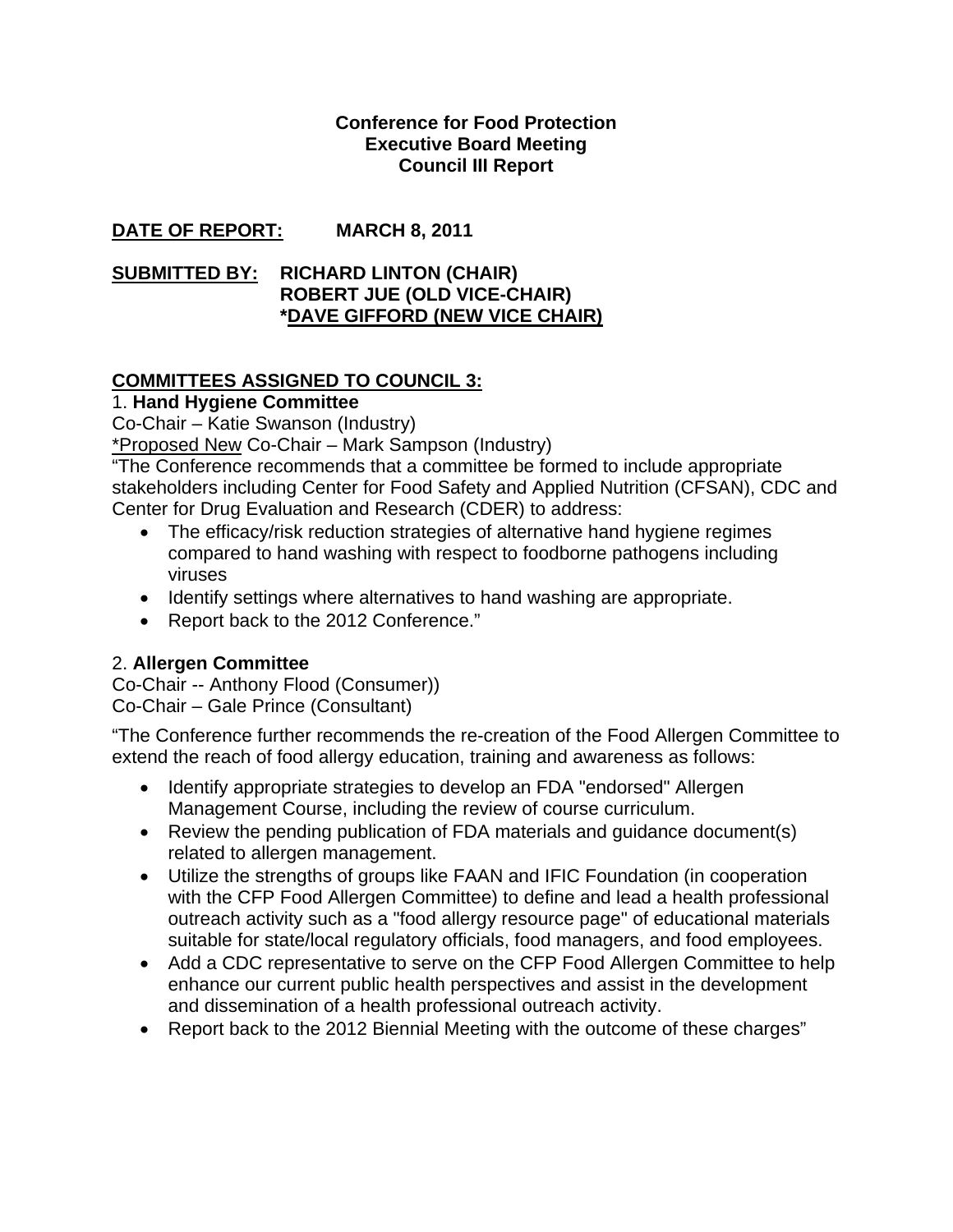## 3. **ROP Committee**

Co-Chair – Brian Nummer (Academia)

Co-Chair – Dale Grinstead (Industry)

"The Conference recommends the formation of a new committee that is charged with the following:

- Create a guidance document detailing the scientific evidence of ROP HACCP controls and preventive measures and provide implementation suggestions.
- Recommend clarifications to the Food Code based on charge one.
- Report back to the Conference in 2012."

## **REQUESTED ACTION BY BOARD (If Applicable):**

## 1. **Hand Hygiene Committee**

- Approve the updated Committee Roster, which includes these changes:
	- o Mary Cartegena to replace Becky Vigue as FDA Member per FDA request
	- o Tressa Madden to replace Mary Cartegena as Alternate Member for FDA per FDA request
	- o Remove the following Members per their request
		- **Victoria Griffith, Clydes**
		- David Abney, Sonic
		- Charles McGuffey, 7 Eleven
		- **Rick Barney, Delhaize**
	- o Add Steve Moris, Kansas Department of Agriculture
	- o Remove or provide new contact information for the following Members
		- **Jane Nosari, left the Illinois Department of Public Health and no** forwarding info
		- Christina Johnson, Publix, no response received to any communication
		- **John Hicks, USDA-FSIS, no response to any communication** received to date
	- o Remove Members who have **not** identified sub-committee interest after repeated requests, because the work of the committee will be conducted primarily through sub-committees.
		- Alan Taylor, Maryland Department of Health
		- **William Flynn, Everclean**
	- o Brandi Vinson, Chickasaw Nation Health System, requested that her "Position" be changed from Regulatory-Federal to Regulatory-Local to more accurately reflect her role
	- o Cortney Holbrook, formerly of Food Handler moved to YUM Brands, and contact information has been updated
	- o Michelle Samarya-Timm's phone number was changed to reflect her work number instead of home number.
- Approve proposed Committee Co-chair and Sub-committee Chairs
	- o Hand Hygiene Committee Co-chair Mark Sampson, PuriCore
		- **To replace Tressa Madden, who joined FDA**
		- **Recommended by Madden and Swanson, with concurrence from Linton**
	- o Regulatory Status Sub-committee Chair Steve Moris, Kentucky Department of Agriculture